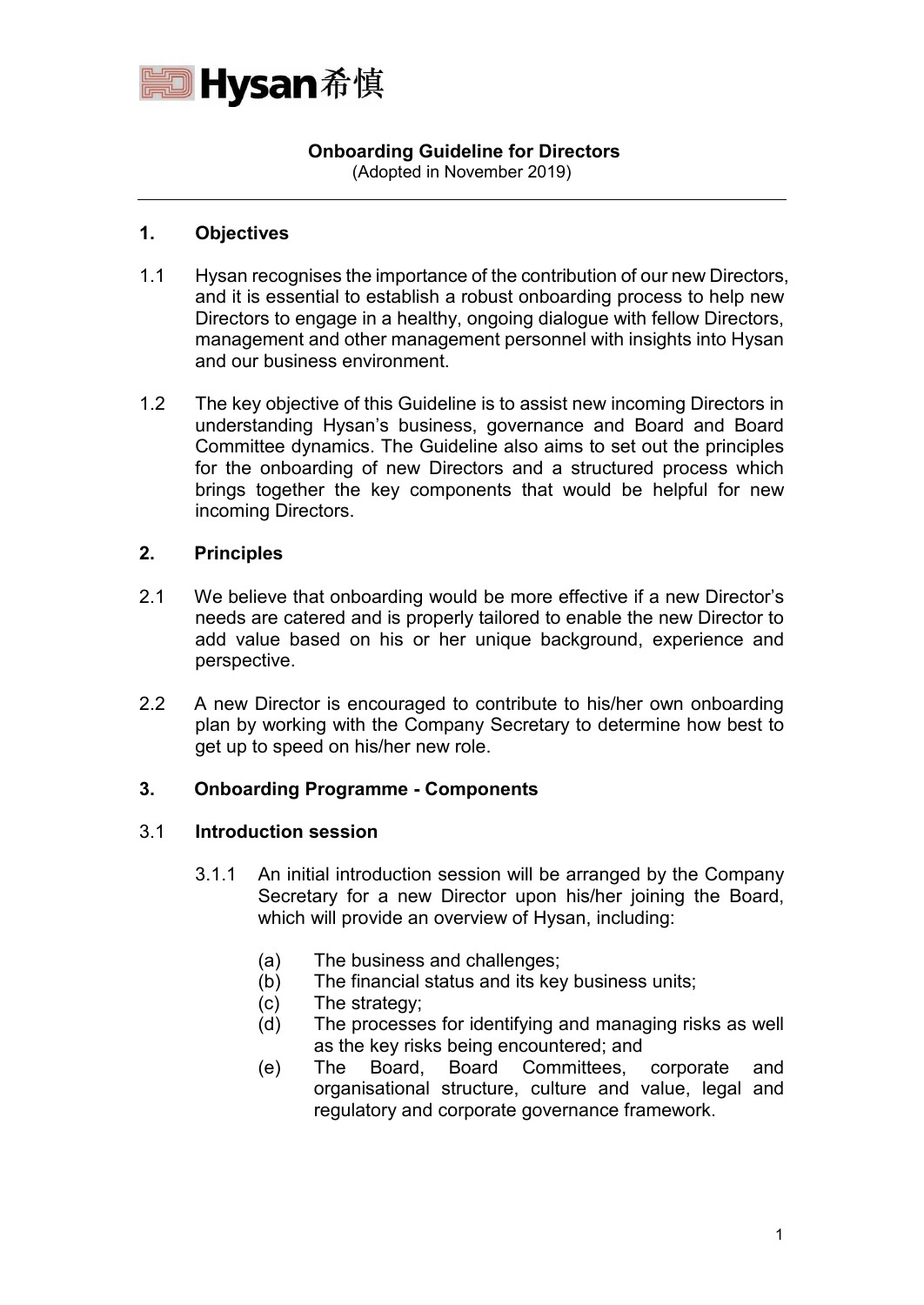

# 3.2 **Meeting sessions**

3.2.1 Meetings will be arranged for the new Director, separately with the Chairman of the Board, Chairmen of the Board Committees and the Senior Management, to gain a better understanding of Hysan, the Board and its Committees, and to discuss some of key issues and challenges of their area of responsibilities.

### 3.3 **Access to Information**

- 3.3.1 Informative materials will be provided for the new Director, covering a wide range of documents, and giving a broad overview of the Group. These include internal and external reporting materials, internal minutes of meetings, management reports, key company policies and guidelines, insurance policies, governance related documents, analyst reports, etc.
- 3.3.2 The materials will be uploaded onto a dedicated section on the Board Portal system for ease of reference.
- 3.3.3 The new Director will have access to all information about Hysan and the Board through the Company Secretary, including thirdparty assessment reports.

### 3.4 **Visits to Hysan's portfolio**

3.4.1 A visit to our Lee Gardens area will be organised for a new Director to gain an insight into Hysan's portfolio, long established history, sustainable activities and other business areas.

### **4. Evaluation and Feedback**

This onboarding process will continually be evaluated based on the feedbacks of the Directors. New Directors are encouraged to provide their feedbacks to the Company Secretary so that this Programme can be enhanced and adjusted.

### **5. Implementation**

- 5.1 The Nomination Committee has been delegated with the overall responsibility to oversee and review this Guideline.
- 5.2 The Company Secretary is responsible for the implementation and administration of this Guideline.

# **6. Approval and Review of this Guideline**

6.1 This Guideline has been approved by the Board.